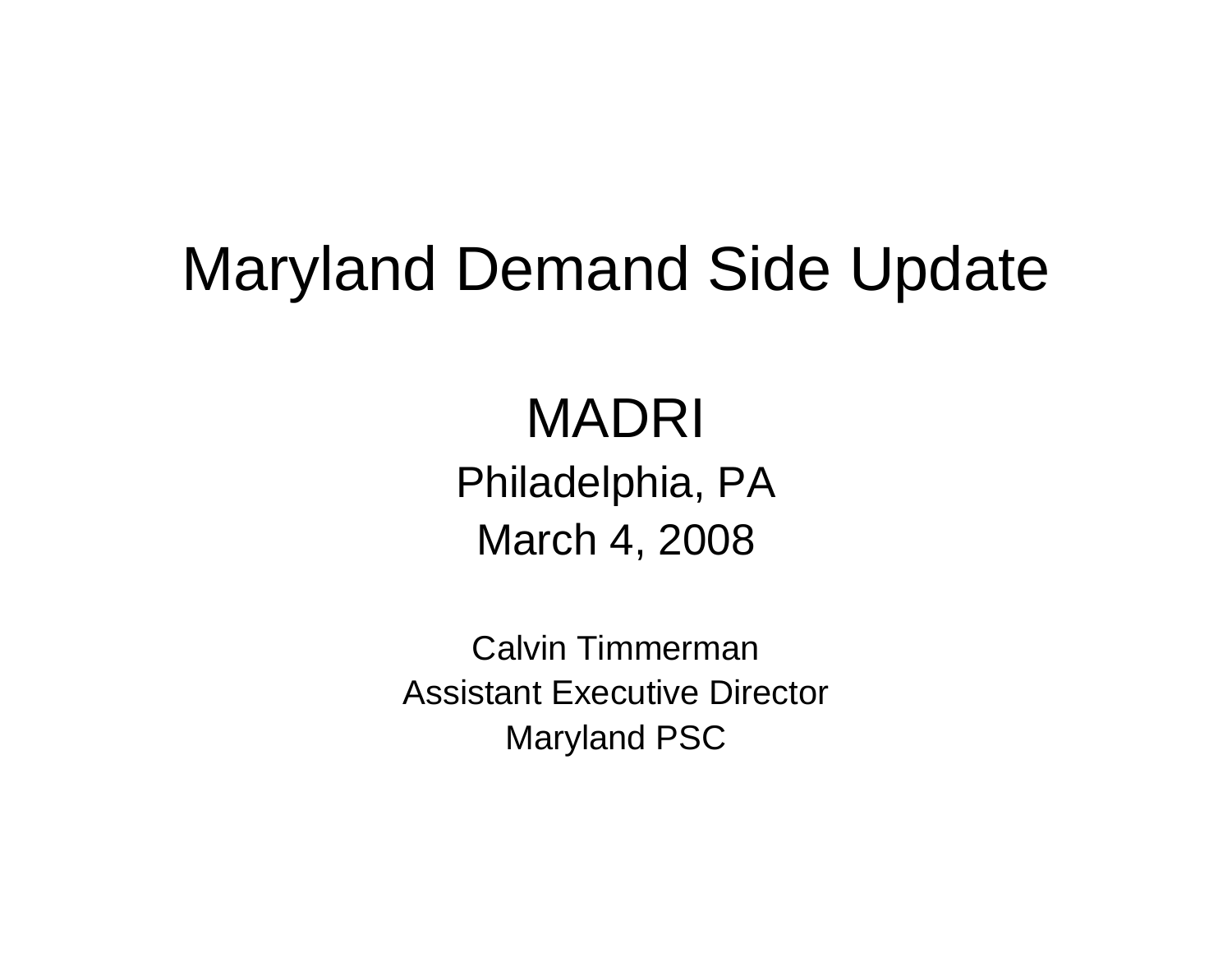# Decoupling Approvals

- BGE gas all customers except daily metered and interruptible
- BGE electric all residential and small commercial
- WGL gas all customers except daily metered and interruptible
- Pepco and DPL all customers
- All mechanisms similar to original BGE gas approach (BGE Rider 8)
- No x-factor for historic electric load growth
- Pepco and DPL, 50 basis point equity adjustment
- No tying requirements to EE&C programs
- Most Maryland gas and electric customers now served by utilities with revenue decoupling provisions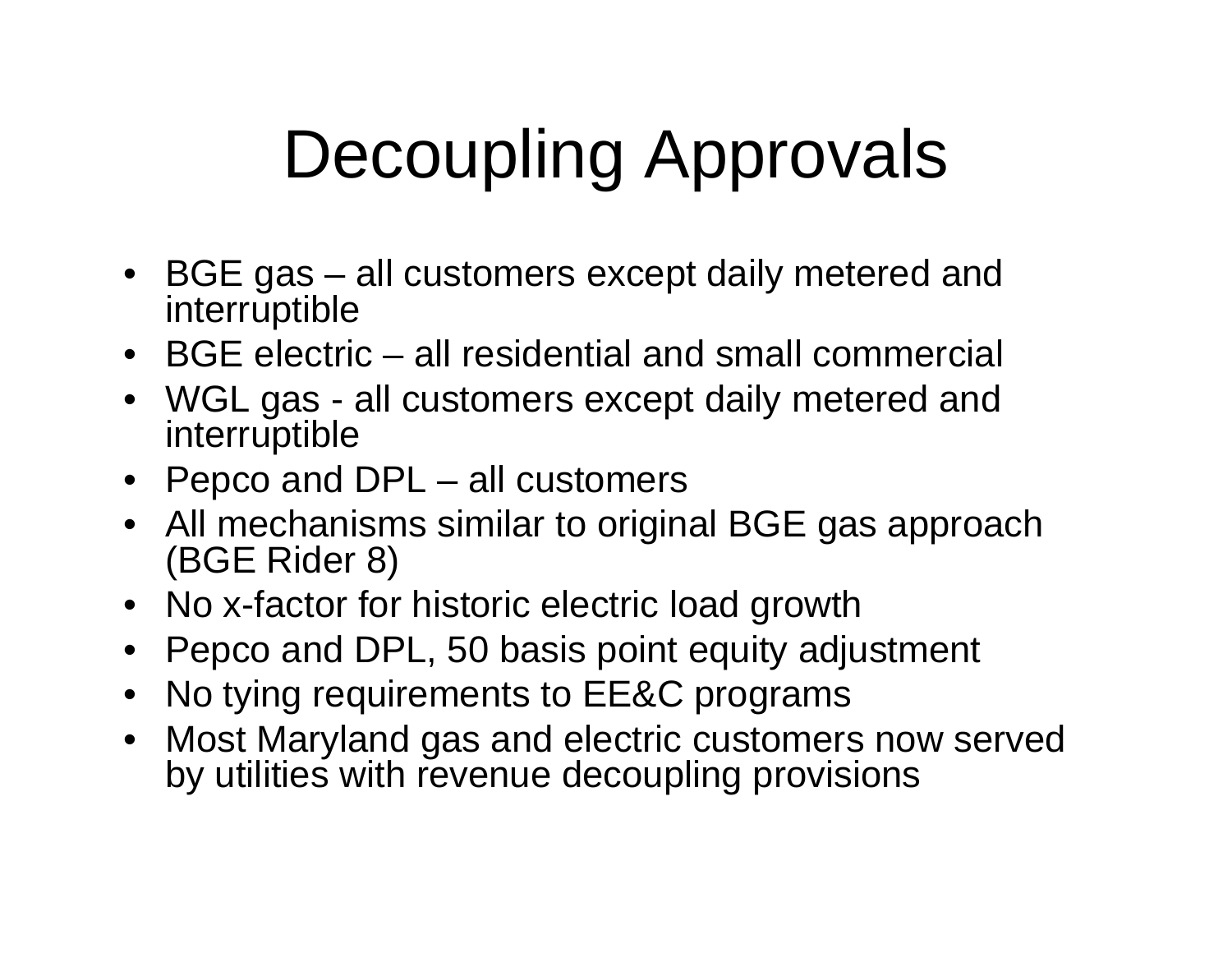### Demand Reductions

|                                 |                | Total Utility Demand (MW - 2007)    |            |             |        |         |            |
|---------------------------------|----------------|-------------------------------------|------------|-------------|--------|---------|------------|
|                                 | AΡ             | <b>BGE</b>                          | <b>DPL</b> | $Pep\infty$ | Total  |         |            |
| <b>Total Utility PLC</b>        | 1,448          | 7,261                               | 939        | 3,483       | 13,131 |         |            |
| Total Res. & Small C&I PLC      | 955            | 4,406                               | 678        | 1,696       | 7,735  |         |            |
|                                 |                | Demand Reductions Through 2015 (MW) |            |             |        | % Total | % Res+SC&I |
| <b>EE&amp;C Program Related</b> | 141            | 156                                 | 130        | 264         | 691    | 5.3%    | 8.9%       |
| <b>Direct Load Control</b>      | 12             | 600                                 | 67         | 206         | 885    | 6.7%    | 11.4%      |
| AMI Enabled (CPP etc.)          | $\blacksquare$ | 200                                 | 77         | 288         | 565    | 4.3%    | 7.3%       |
| <b>Total Load Reductions</b>    | 153            | 956                                 | 274        | 758         | 2,141  | 16.3%   | 27.7%      |

- Load control programs start as one-way RF based technology, capable of transition to AMI/Smart Grid
- BGE load control program approved
- All other EE&C and load control programs filed
	- AP, DPL and Pepco load control to have Commission review on 3/19/08
- Pepco & DPL AMI programs filed, BGE AMI pilot approved and underway
- SMECO load control to be filed soon
- AP does not recommend acceptance of load control due to lack of cost effectiveness
- BGE estimates CPP as default tariff increases total demand reductions to 1,325 by 2012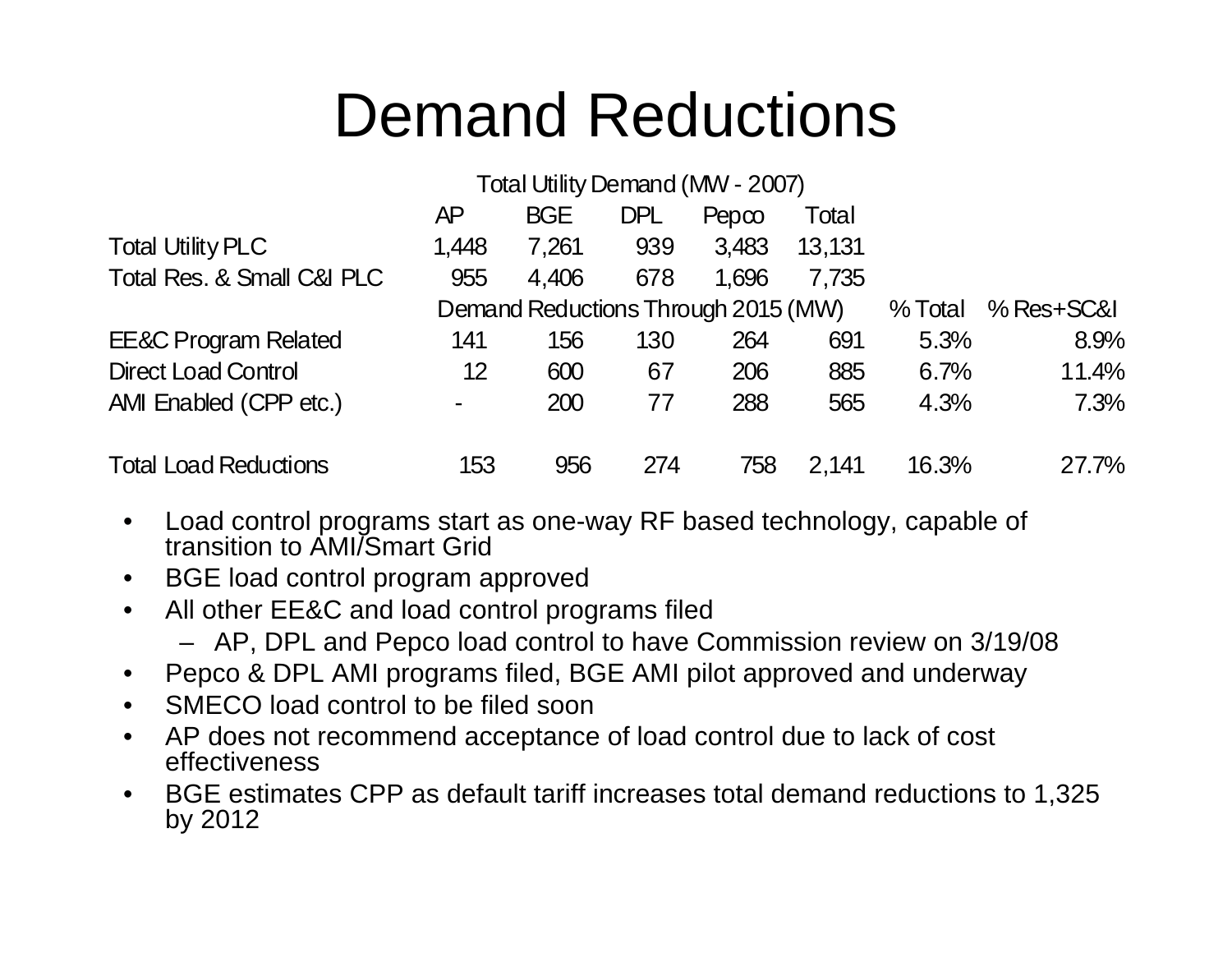## Usage Reductions

|                                    | <b>Total Utility Consumption GWh</b> |                                     |       |              |        |        |             |  |  |
|------------------------------------|--------------------------------------|-------------------------------------|-------|--------------|--------|--------|-------------|--|--|
|                                    | <b>AP</b>                            | <b>BGE</b>                          | DPL   | Pepco        | Total  |        |             |  |  |
| Total Utility (2006)               | 7.316                                | 32,058                              | 4,376 | 15,243       | 58,993 |        |             |  |  |
| <b>Total Res. &amp; Commercial</b> | 5.158                                | 28,717                              |       | 3,884 14,942 | 52.701 |        |             |  |  |
|                                    |                                      | Usage Reductions Through 2015 (GWh) |       |              |        | %Total | $%$ Res+C&I |  |  |
| <b>EE&amp;C Program Related</b>    | 270                                  | 989                                 | 589   | 1.258        | 3.106  | 5.3%   | 5.9%        |  |  |
| <b>AM/DR Related</b>               | $\blacksquare$                       | 28                                  | 21    | 72           | 121    | 0.2%   | 0.2%        |  |  |
| <b>Total Usage Reduction</b>       | 270                                  | 1,017                               | 610   | 1,330        | 3.227  | 5.5%   | 6.1%        |  |  |

- "Fast track" largely CFL based programs operated in 2007
- October 26, 2007 filed EE&C programs (CN 9111)
- Only BGE has been fully vetted through stakeholder review process
- Coops and Municipals also required to file plans
- BGE AMI/DR related reductions estimated 48 GWh if CPP is default tariff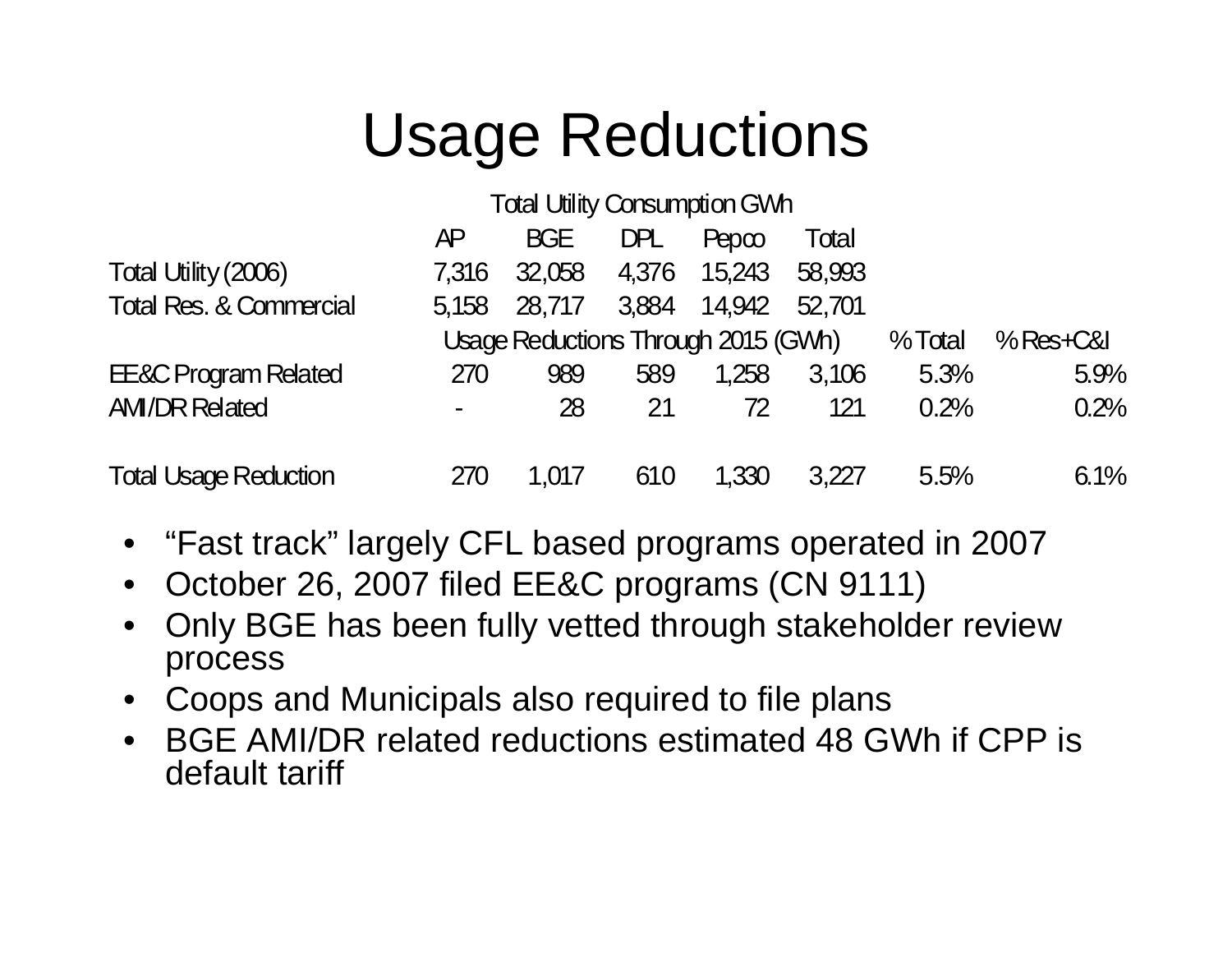## Demand Side Policy Proposals

- Governor O'Malley EmPower Maryland
	- 15% reduction in per capita energy usage and peak demand by 2015
	- RGGI funding of "Strategic Energy Investment Fund"
	- Fund promotion of EE&C, renewables, and clean energy industry
	- Group of pro-efficiency measures
		- Energy usage disclosure at time of sale
		- Better building code enforcement
		- Energy efficient building incentives
		- Green state buildings
	- Evaluate AMI and smart grid
	- Portfolio of best practice programs
	- Utility revenue decoupling
- Legislature considering EmPower and variations
	- Leading variation: Utility responsibility for 2/3 of energy goal and 100% of peak demand goal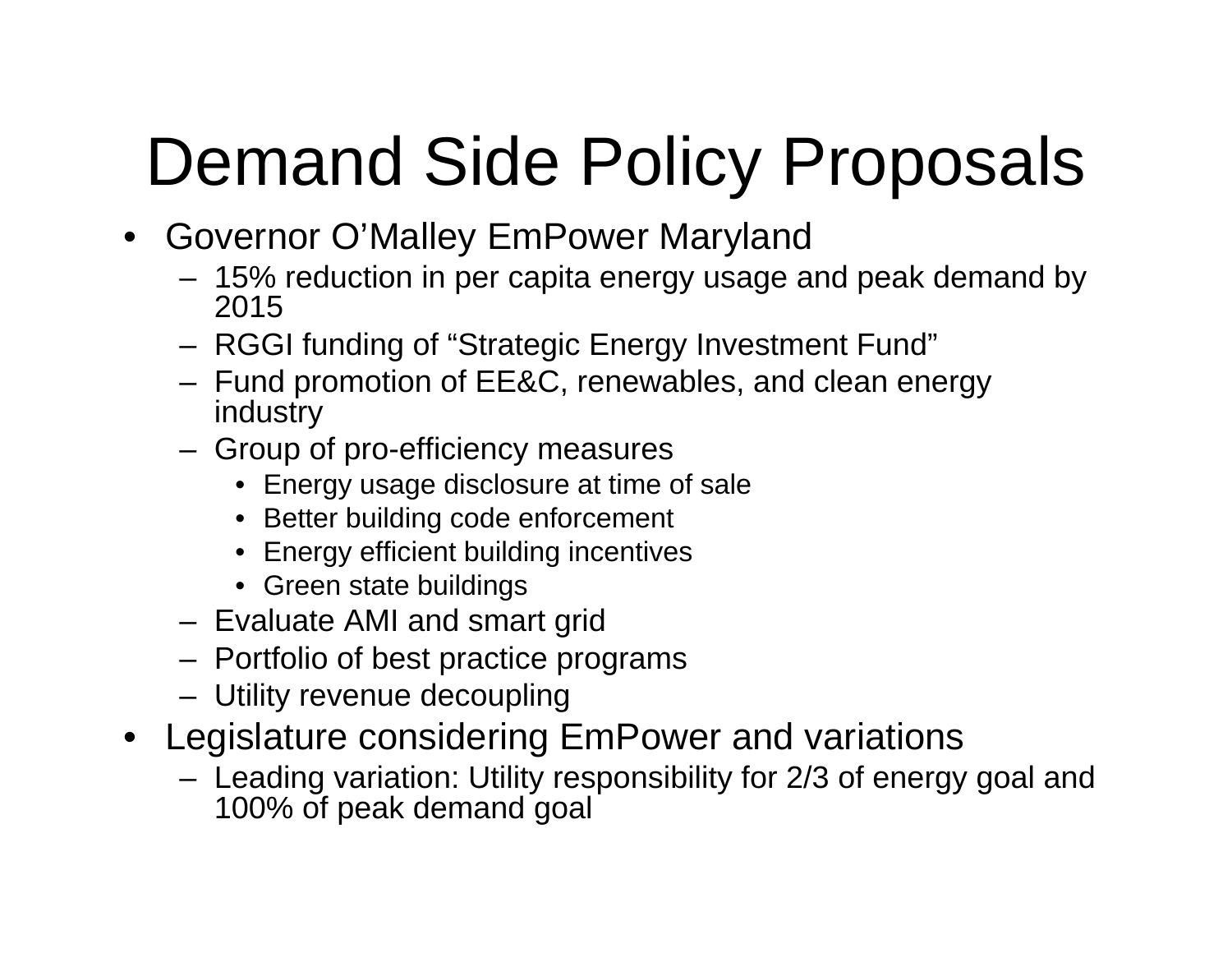#### PSC Staff Estimated Monthly Average Residential Bill Impacts EmPower MD Peak Load Reductions

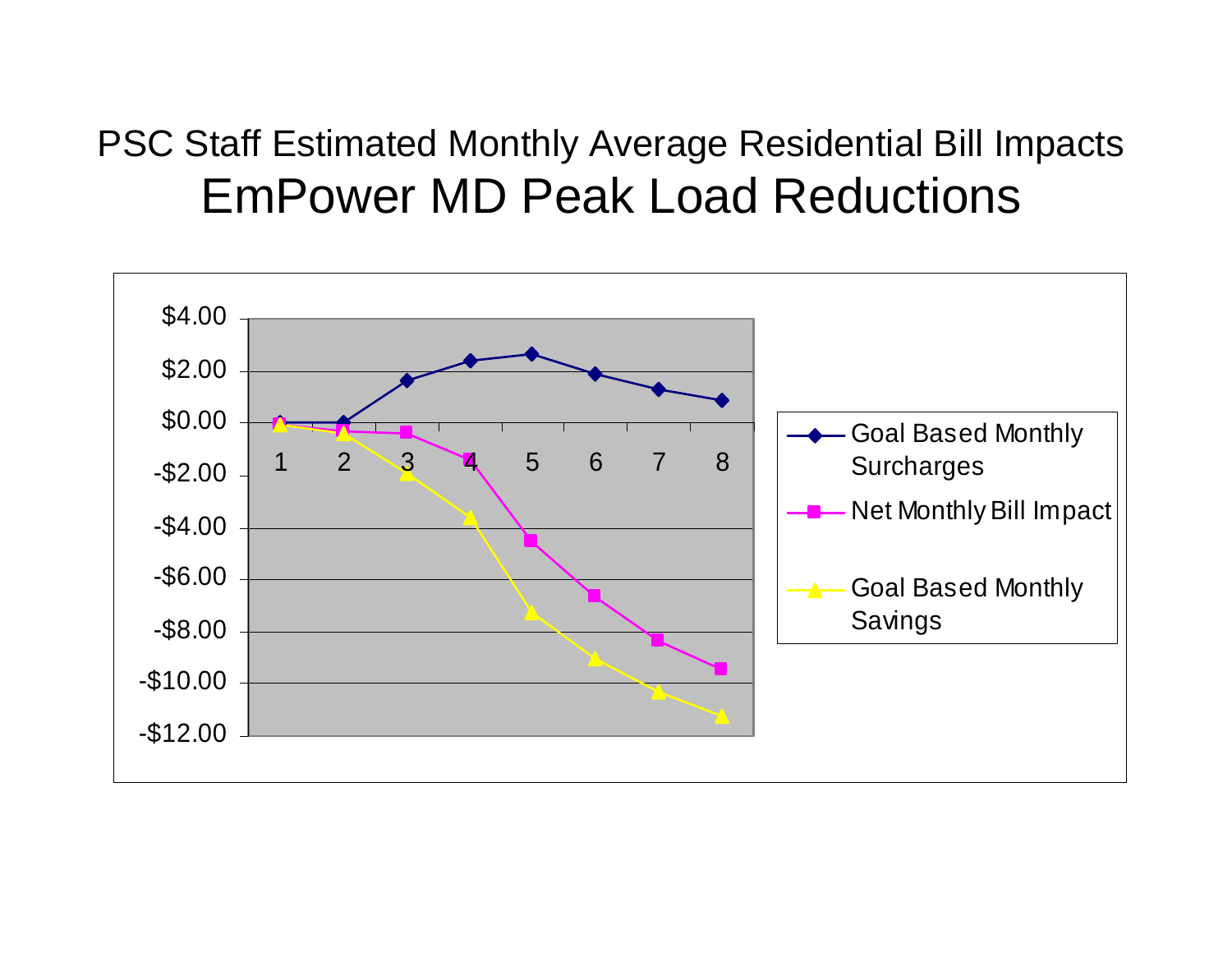#### PSC Staff Estimated Monthly Average Residential Bill Impacts Energy Efficiency and Conservation Bill Impact